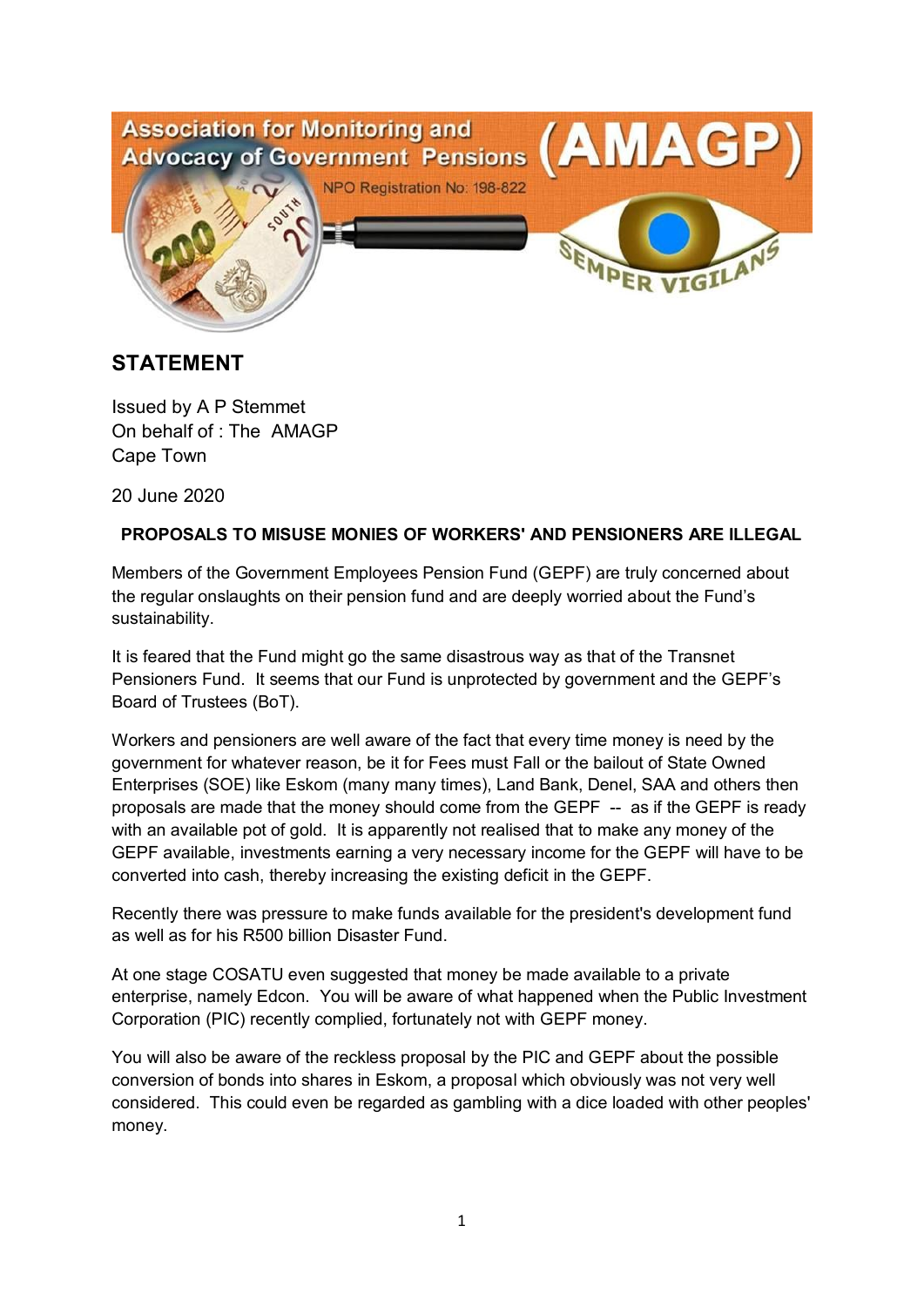It should be obvious by now that these SOE's are bankrupt and that there is no hope that investments there on behalf of the GEPF will render an income for the pension fund as prescribed by the Government Employees Pension Act of 1996.

**We and other organisations have pointed out many times already that it will be illegal to use money belonging to the GEPF for purposes other than contemplated by the Law**. Our view on this has never been questioned or challenged in any way.

To make matters even worse it is noted that senior members of the ruling ANC support the ideas of the looting our pension fund. Workers and pensioners again realised how serous this matter has become when a former deputy minister recently supported the proposal for yet another looting spree on the GEPF. As a former chairman of the PIC he should obviously be aware that the proposed use of the assets of the GEPF will be illegal. Then one must ask the very legitimate question as to why he is supporting the breaking of a law?

The statement "**Assets on the national balance sheet include the Public Investment Corporation (PIC), Government Employees Pension Fund (GEPF). . . .** " as quoted in the enclosed letter of our auditor member, therefore came as a severe shock. Surely this must be a mistake. If it is not a mistake then it is a reckless statement to make.

#### **A very emphatic denial of the truth contained in the latter statement is now required from the government.**

Enquiries:

A P Stemmet Spokesman AMAGP 0823209245 0871580225 adamusp2602@gmail.com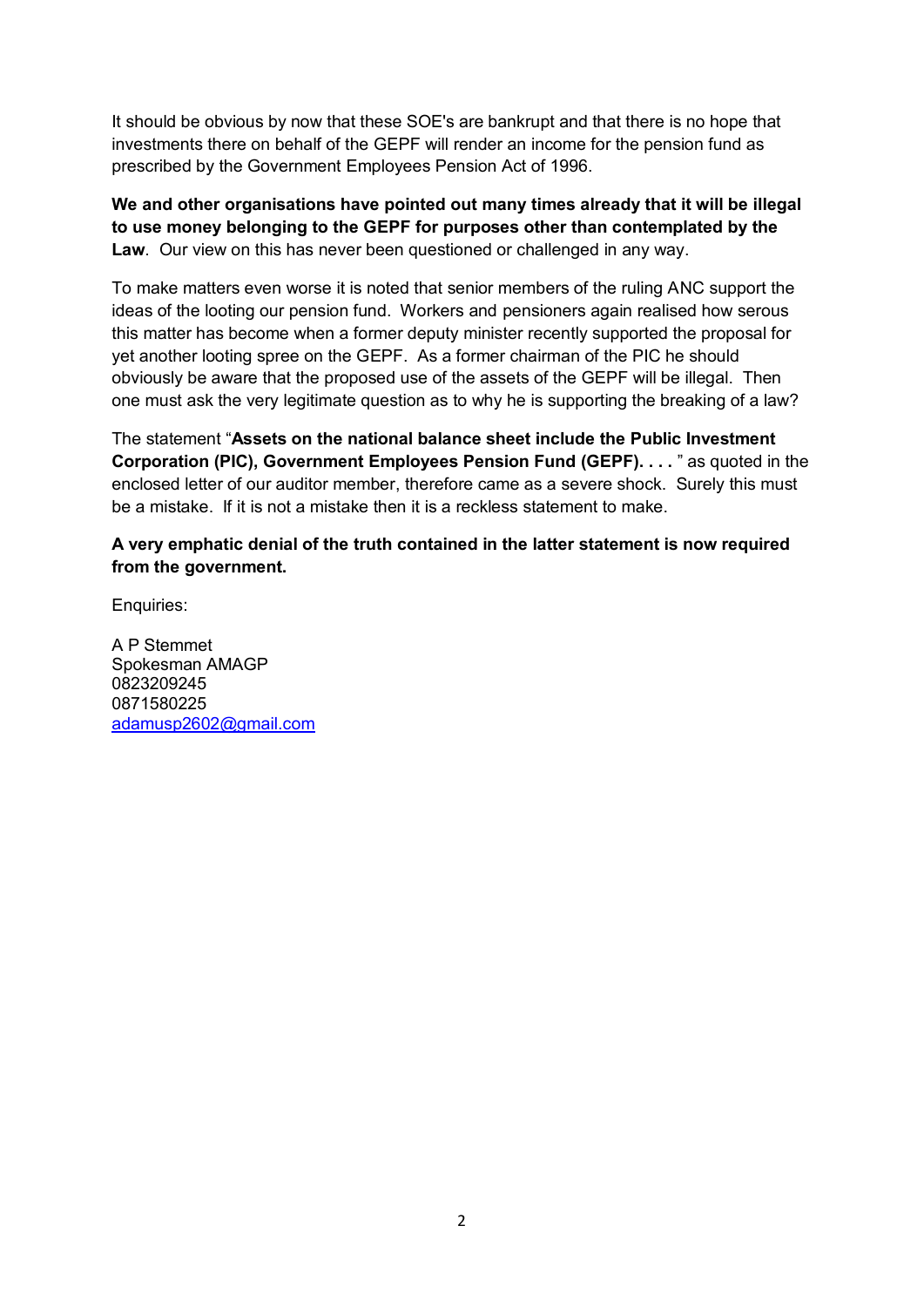## **LETTER MENTIONED IN ABOVE MEDIA STATEMENT**

**The Chairperson Financial and Fiscal Commission (FFC)**

## **Good day**

**Thank you for a most comprehensive briefing recently.**

**Regarding the question - where will the money come from? The following is indicated on page 25 and 54 of the Financial and Fiscal Commission (FFC) briefing....**

*"Government should consider its total balance sheet in supporting an economy that is on the brink of collapse. Assets on the national balance sheet include the Public Investment Corporation (PIC), Government Employees Pension Fund (GEPF), Unemployment Insurance Fund (UIF), the National Revenue Fund, and SARB foreign exchange reserves."*

My question of clarity is in respect of the **GEPF** ...

## **Since when is the assets of the GEPF included on the "national balance sheet"?.**

I was under the impression that the assets of the Fund belongs to the GEPF, which is a total separate legal entity from the SA Government.

In terms of the **Government Employee Pension Law**, these assets are to be used solely for the pension and other related benefits for GEPF Members and its pensioners.

If anything, the assets of the GEPF, courtesy of the beneficial use of it, "belongs" to the individual members and pensioners.

The combined vested interest of members is reflected in the pension liabilities, which coincidently is also not reflected on any "national balance sheet, unless I am mistaken.

However, it now appears that my view regarding the assets specifically may have been incorrect all along? I must at this point indicate, this view is then erroneously held by a large number of GEPF members and pensioners like myself.

The assertion made in the FFC's briefing, seems to imply that the assets of the GEPF "belongs" to the Government.

I checked the information on the SA Gov website, but cannot find evidence that the GEPF assets have in fact been included on any balance sheet of national government. It's not on National Treasury's balance sheet AND it's definitely not on the PIC's balance sheet. The later for the obvious reason that the assets are registered in the name of the GEPF.